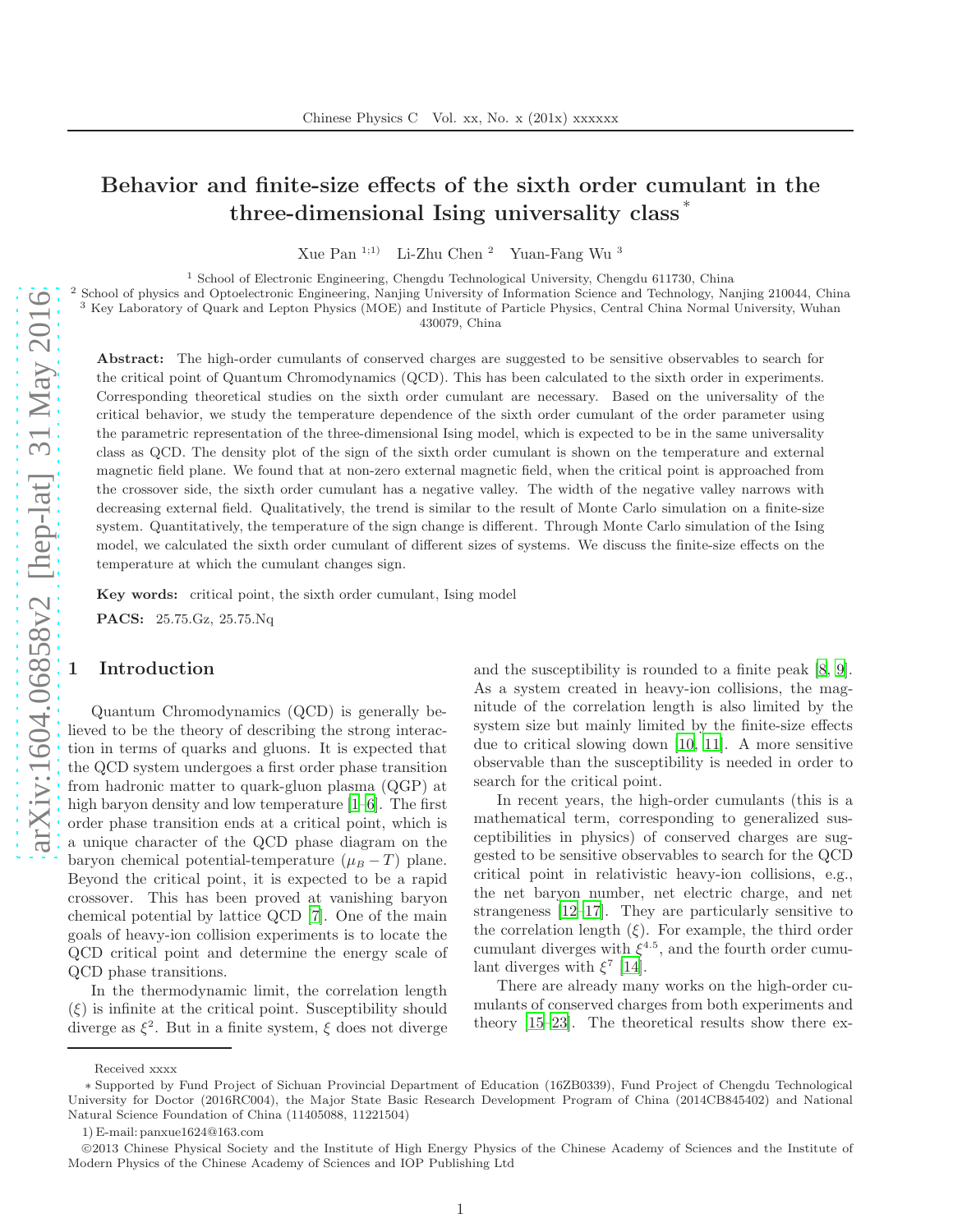ists non-monotonic or sign change behavior in the vicinity of the critical point in the high-order cumulants. In Ref. [\[24\]](#page-4-12), the authors found that the behavior of the first four orders of cumulants of net-proton number at the Relative Heavy-Ion Collider (RHIC) calculated by the STAR Collaboration [\[23\]](#page-4-11) agrees well with the hadron resonance gas (HRG) model and lattice QCD calculations. Based on the three-dimensional  $O(4)$  scaling function, the sixth order cumulant of baryon number deviates considerably from the HRG model. It remains negative at the chiral transition temperature [\[17](#page-4-8)]. The preliminary results of the sixth order cumulant in STAR at RHIC have been shown in Ref. [\[25](#page-4-13)]. It is necessary to study the behavior of the sixth order cumulant from theory.

If the QCD critical point exists, it belongs to the same universality class as the three-dimensional Ising model [26–29]. They have the same values for the critical exponents. The behavior of the corresponding thermodynamic quantities is similar. That is to say the sixth order cumulant of the order parameter in the threedimensional Ising model can reflect the properties of the sixth order cumulant of the net-baryon.

In Ref. [\[30\]](#page-4-14), through the Monte Carlo simulation of the Ising model, we have studied the temperature dependence of the sixth order cumulant of the order parameter at three fixed external magnetic fields in a finite system. We found that when approaching the critical point from the crossover side, the sixth order cumulant is negative.

In this paper, using the parametric representation, we further study the distribution of the sign of the sixth order cumulant of the order parameter in the temperatureexternal magnetic field  $(t-H)$  plane, and its temperature dependence at a fixed external field in the thermodynamic limit. The qualitative behavior is compared to the results from the Monte Carlo simulations.

As the magnitude of  $\xi$  is limited in the system created in heavy ion collisions, the finite-size effects cannot be neglected. In a system of finite-size, we can just get the pseudo-critical point. Within the linear sigma model with constituent quarks and a two-flavor quarkmeson model, the authors found that the pseudo-critical point decreases in the  $T - \mu$  plane as the system size decreases [\[31](#page-4-15)[–34\]](#page-4-16). In this paper, we study the finite-size effects on the temperature at which the sixth order cumulant changes sign on different sizes of lattice by Monte Carlo simulations.

The paper is organized as follows. In Section 2, the Ising model and its parametric representation are introduced. The parametric expression of the sixth order cumulant is derived. In Section 3, the distribution of the sign of the sixth order cumulant is presented. Its temperature dependence at a fixed external magnetic field is compared with the simulation results of the Monte Carlo method from the three-dimensional Ising model. In Section 4, the finite-size effects on the sixth order cumulant are discussed. The results of the sixth order cumulant are compared with the fourth order one. Finally, the conclusions and summary are given in Section 5.

# 2 The Ising model and parametric expression of the sixth order cumulant

The three-dimensional Ising model is defined as follows,

$$
\mathcal{H} = -J \sum_{\langle i,j \rangle} s_i s_j - H \sum_i s_i,\tag{1}
$$

where  $\mathcal H$  is the Hamiltonian, and  $s_i$  is the spin at site i on a cubic lattice which can take only two values  $\pm 1$ . J is the interaction energy between nearest-neighbor spins  $\langle i, j \rangle$ , and H is the external magnetic field. The magnetization  $M$  (the order parameter) is

$$
M = \frac{1}{V} \langle \sum_{i} s_i \rangle = \frac{s}{V},\tag{2}
$$

where  $s = \sum_i s_i$  and  $V = L^d$  denote the total spin and volume of the lattice, respectively, where  $d = 3$  is the dimension of the lattice. The magnetization is a function of the external magnetic field  $H$  and the reduced temperature  $t = (T - T_c)/T_c$ , where  $T_c$  is the critical temperature. The reduced temperature describes the distance away from the critical point. At  $t > 0$ , it is the crossover side. At  $t < 0$ , it is the first order phase transition side.

The high-order cumulants of the order parameter can be obtained from the derivatives of magnetization with respect to the external magnetic field  $H$  at fixed  $t$ ,

<span id="page-1-0"></span>
$$
\kappa_n(t,H) = \left(\frac{\partial^{n-1}M}{\partial H^{n-1}}\right)\Big|_t.
$$
\n(3)

In particular, the sixth order cumulant is as follows,

$$
\kappa_6(t, H) = \left(\frac{\partial^5 M}{\partial H^5}\right)\Big|_t
$$
  
=  $\frac{1}{V} (\langle \delta s^6 \rangle - 10 \langle \delta s^3 \rangle^2 + 30 \langle \delta s^2 \rangle^3 - 15 \langle \delta s^4 \rangle \langle \delta s^2 \rangle),$  (4)

where  $\delta s = s - \langle s \rangle$ .

To study the behavior of the high-order cumulants, one way is to simulate the Ising model by the Monte Carlo method. Another way is to use a parametric representation of the Ising model. In this representation, the magnetization  $M$  and reduced temperature  $t$  can be parameterized by two variables R and  $\theta$  [35, 36],

<span id="page-1-1"></span>
$$
M = R^{\beta} \theta, \qquad t = R(1 - \theta^2). \tag{5}
$$

The equation of state of the three-dimensional Ising model can be given by the parametric representation in terms of R and  $\theta$  as

<span id="page-1-2"></span>
$$
H = R^{\beta \delta} h(\theta),\tag{6}
$$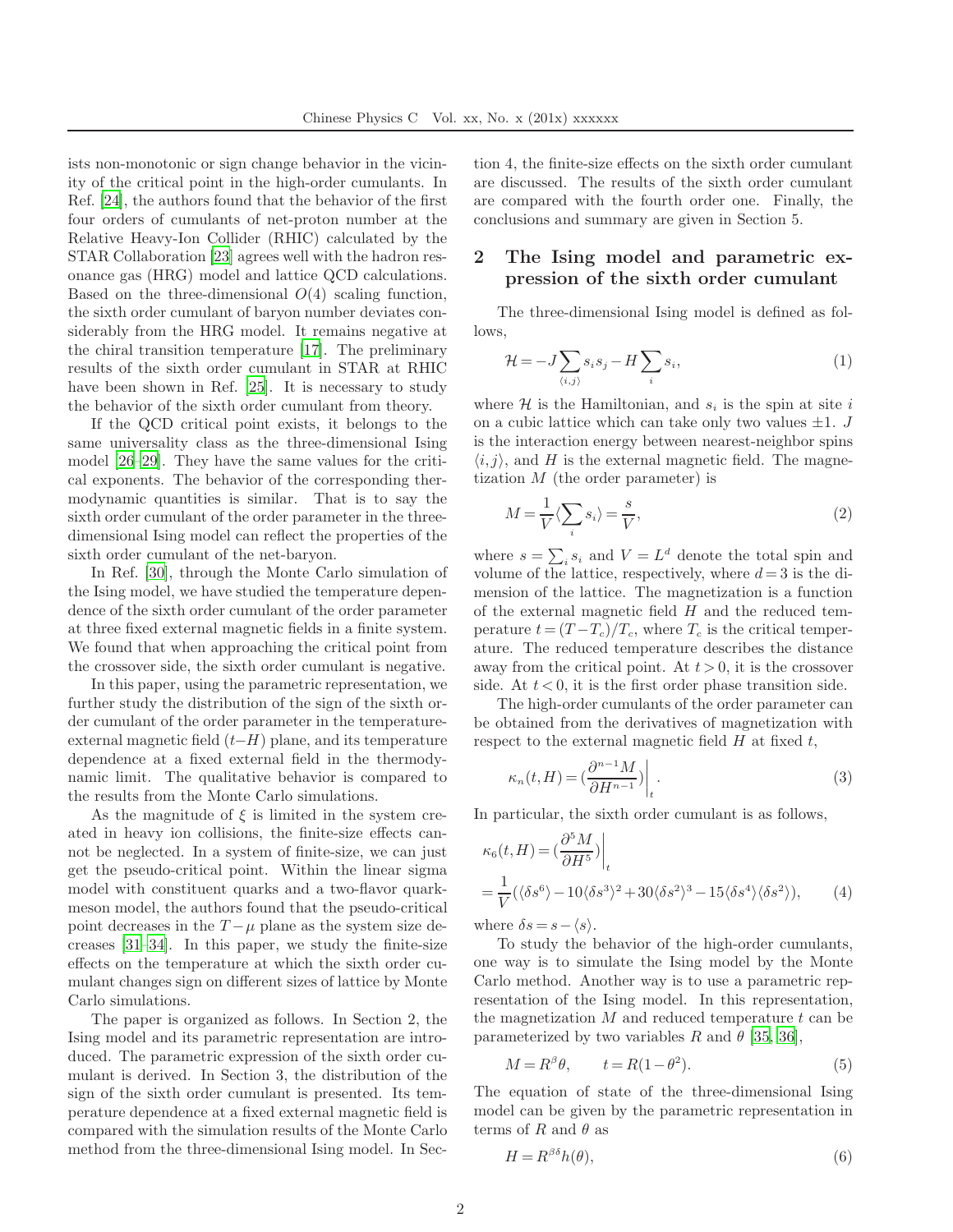where  $\beta$  and  $\delta$  are critical exponents of the three-dimensional Ising universality class with values 0.3267(10) and 4.786(14), respectively [37].

If M, t and h are analytic functions of  $\theta$ , the analytic properties of the equation of state are satisfied [38]. The analytic expression of the high-order cumulants can be derived in the parametric representation.

In fact, the function  $h(\theta)$  is analytic and an odd function of  $\theta$  because the magnetization is an odd function of the magnetic field  $M(-H) = -M(H)$ .  $h(\theta) = 0$  at  $\theta = 0$ corresponds to the crossover line  $H = 0, T > T_c$ . It vanishes for another  $\theta = \theta_0$  corresponds to the coexistence curve  $H = 0, T < T_c$  (the first order phase transition line).

One simple function of  $h(\theta)$  obeying all the demands is as follows,

$$
h(\theta) = \theta(3 - 2\theta^2). \tag{7}
$$

This is an exact representation of the equation of state of the Ising model to order  $\varepsilon^2$ , where  $\varepsilon$  is a parameter related to the number of dimensions of space.  $\varepsilon$ -expansion is one of the techniques to explore the critical phenomena. It is enough for our purpose, although the parametric representation can be exact up to order  $\varepsilon^3$  [36]. On the other hand, there is an excellent agreement of the scaling magnetization data from Monte Carlo simulations and the equation of state in parametric representations [39].

Using Eq. [\(4\)](#page-1-0) to Eq. [\(7\)](#page-2-0), the sixth order cumulant can be expressed in the parametric representation. For our purposes, it would be enough to take the approximate values  $1/3$  and 5 for the critical exponents  $\beta$  and δ, respectively. Then the sixth order cumulant can be expressed as follows,

$$
\kappa_6(t,H) = 240 \frac{\sum_{n=0}^{n=9} a_{2n} \theta^{2n}}{R^8 (\theta^2 - 3)^7 (2\theta^2 + 3)^9},\tag{8}
$$

where  $a_{2n}$  are the expansion coefficients. Their values are listed in Table I.

Table 1. Values for the expansion coefficient  $a_{2n}$ .

| $a_0$    | $a_2$    | $a_4$     | $a_6$    | $a_8$      |
|----------|----------|-----------|----------|------------|
| $-98415$ | 3306744  | -11234619 | 7120872  | $-2736261$ |
| $a_{10}$ | $a_{12}$ | $a_{14}$  | $a_{16}$ | $a_{18}$   |
| 501120   | $-53001$ | 1560      | -8       |            |

The main difference in the two ways is that the results of the high-order cumulants are from finite systems by the Monte Carlo simulation, while in the parametric representation, the results are under the condition of the thermodynamic limit.

## 3 Behavior of the sixth order cumulant in the parametric representation

In Eq. [\(8\)](#page-2-1), the sixth order cumulant has two zero values at  $\theta = 0.5723$  and  $\theta = 0.183$ , respectively. Combining Eqs.  $(5)$ ,  $(6)$  and Eq.  $(7)$ , the reduced temperature t can be expressed as a function of  $\theta$  and the external magnetic field  $H$ ,

<span id="page-2-2"></span>
$$
t = \frac{1 - \theta^2}{(\theta(3 - 2\theta^2))^{1/(\beta\delta)}} H^{1/(\beta\delta)}.
$$
\n
$$
(9)
$$

Then we can get the sign distribution of  $\kappa_6$  on the  $t-H$ plane. We show it as a density plot in Fig. 1(a).

<span id="page-2-0"></span>

<span id="page-2-1"></span>Fig. 1. (color online) (a) Sign distribution of the values of  $\kappa_6$  given by Eq. [\(9\)](#page-2-2) on the  $t-H$  plane. (b) The temperature dependence of  $\kappa_6$  along the green dashed line in sub-figure (a).

In Fig. 1(a), the yellow point at  $H = 0$  and  $t = 0$ indicates the critical point of the three-dimensional Ising model. On the black curves, the values of the sixth order cumulant are zeros. The middle two black curves correspond to  $\theta = 0.183$ . The other two correspond to  $\theta = 0.5723$ . In the red regions, the sixth order cumulant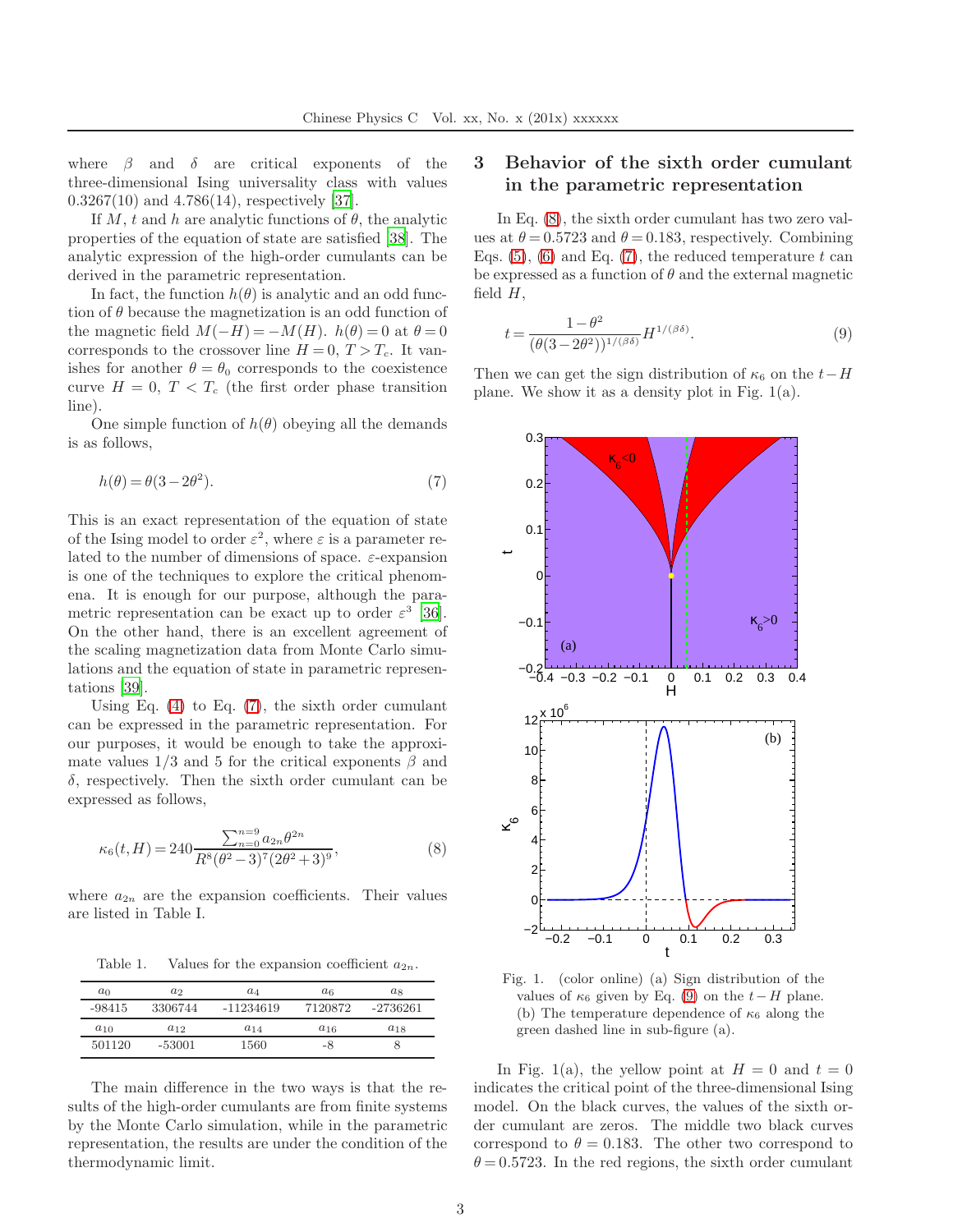takes negative values. It is positive in the purple region. Specially, the red region is separated into two parts by the purple region, which is different from the sign distribution of the fourth order cumulant given in Ref. [\[16\]](#page-4-17). Although the values of the sixth order cumulant are positive in the smaller purple region between the two red regions, it approximately equals to zero.

Along the green dashed line in Fig. 1(a), we study the temperature dependence of the sixth order cumulant at fixed external magnetic field, as shown in Fig. 1(b). The blue line shows where the sixth order cumulant is positive and the red line shows where it is negative. It is clear that the sixth order cumulant is positive but approximately zero at the higher temperature side, which corresponds to the green dashed line above the red region in Fig. 1(a). Then as the temperature decreases and approaches the critical point, the sixth order cumulant has a negative valley.

At fixed external magnetic field, the qualitative temperature dependence of the sixth order cumulant is similar to the parametric representation and Monte Carlo simulations [\[30\]](#page-4-14). Quantitatively, in different sizes of systems, due to the finite-size effects, the temperature of the sign change of the sixth order cumulant will be different.

### 4 Finite-size effects on the sixth order cumulant

Using Monte Carlo simulations, we study the finitesize effects on the temperature of the sign change of the sixth order cumulant. The simulations are performed on three different sizes of lattices with  $L = 12, 14, 16$  at 11 different external magnetic fields between  $H = 0.005$  and  $H = 0.04$  by the Wolff cluster algorithm [\[40\]](#page-4-18). The helical boundary conditions are used. Because of the symmetry of the spin inversion, with negative external magnetic fields the values of the temperatures of the sign change are just the same as those of the corresponding positive ones.

On the  $t - H$  plane, we show the positions of the first sign changes at lower temperatures of the sixth order cumulant (e.g., the first zero at lower temperature in Fig.  $1(b)$  by the points, as shown in Fig. 2. The positions of the first sign changes are closer to the critical point and easier to be distinguished in the Monte Carlo simulations. The black points, blue squares and red stars present the results on lattices of size  $L = 12, 14, 16$ , respectively. Specially, pink triangles present the results from the parametric expression of the sixth order cumulant in the parametric representation.

In Fig. 2, for each size, below the points, the values of the sixth order cumulant are positive; above the points, the values are negative. It is clear that, at a fixed external magnetic field, the temperature of sign change increases as the size increases. The amplitude of increase decreases with increasing  $H$ . The bigger the external magnetic field, the smaller of the size of the system to get saturation. That is to say, the features of the thermodynamical quantities do not depend on the system size when it is bigger than some value. In fact, when it deviates from the critical point, the correlation length decreases. The system size needed to get saturation decreases, too.



Fig. 2. (color online) The finite-size effects on the temperature of the first sign change of  $\kappa_6$  on the  $t-H$  plane in the three-dimensional Ising model. Para. means pink triangles are results from the parametrization representation.

According to the results from the parametric expression of the sixth order cumulant, i.e. the pink triangles in Fig. 2, as the external field decreases to zero, the temperature of the sign change reduces to the critical temperature. At the critical point, the sixth order cumulant is divergent. In a finite system of size  $L = 12$ , as the external field decreases, the temperature of the sign change decreases. According to the trend, it can be inferred that the temperature of the sign change is smaller than the critical temperature at vanishing external field. As the system size increases from  $L = 12$  to  $L = 16$ , the pseudocritical temperature (here we mean the temperature of the sign change at  $H = 0$  in a finite system) increases. When reaching the thermodynamical limit, the pseudocritical temperature will approach the real critical temperature. The qualitative result is consistent with the linear sigma model with constituent quarks and the two flavor quark-meson model [\[31](#page-4-15)[–34\]](#page-4-16), which inferred that the QCD pseudo-critical point should shift to the higher temperature side as the size of the system increases.

Comparing the behavior of the sixth order cumulant with the fourth order one, e.g., Fig. 1(b) in this paper